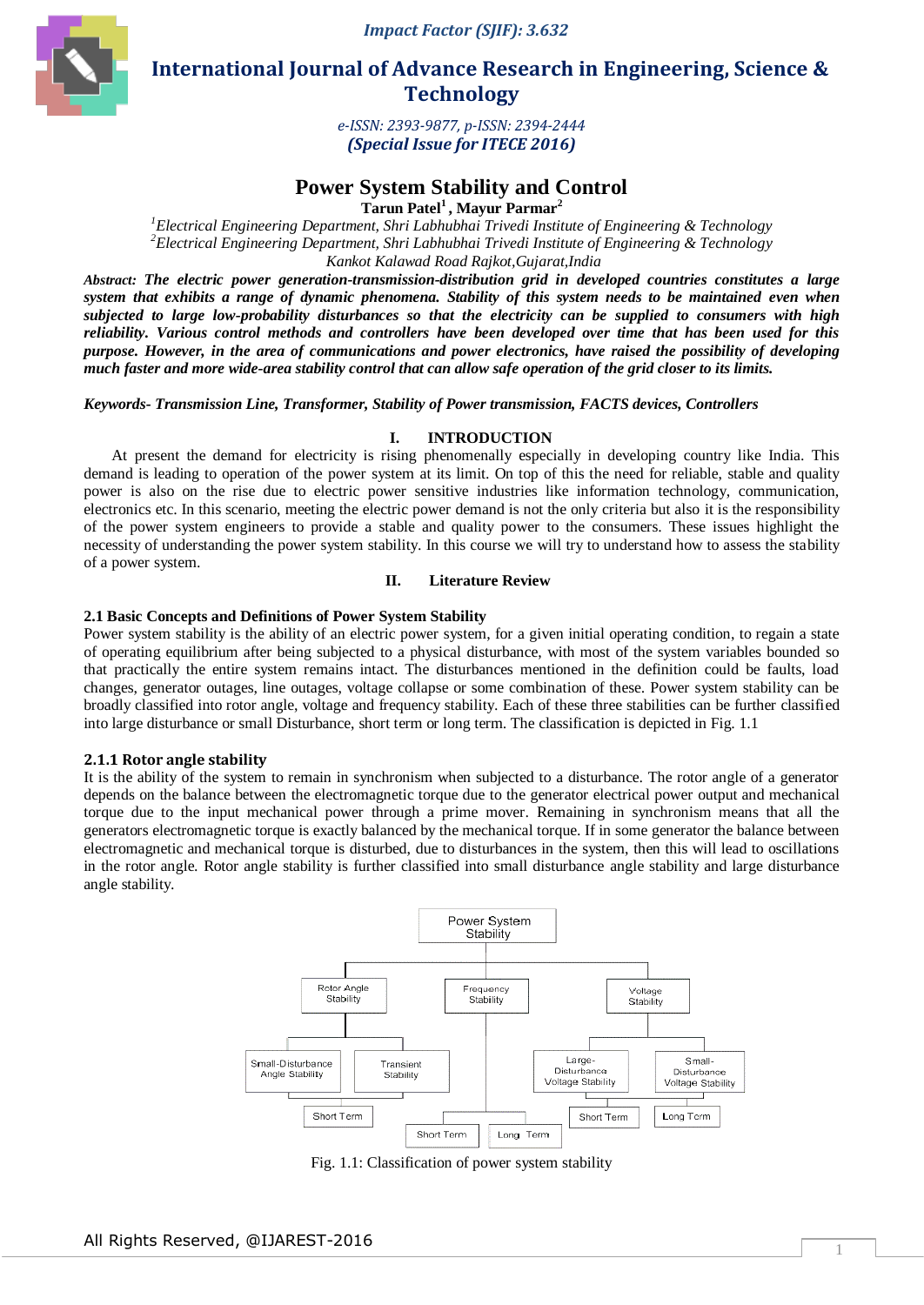## *International Journal of Advance Research in Engineering, Science & Technology (IJAREST) (Special Issue for ITECE 2016), e-ISSN:* 2393-9877*, print-ISSN:* 2394-2444

## **Small-disturbance or small-signal angle stability**

It is the ability of the system to remain in synchronism when subjected to small disturbances. If a disturbance is small so that the nonlinear power system can be approximated as a linear system, then the study of rotor angle stability of that particular system is called as small-disturbance angle stability analysis. Small disturbances can be small load changes like switching on or off of small loads, line tripping, small generators tripping etc. Due to small disturbances there can be two types of instability: non-oscillatory instability and oscillatory instability. In non-oscillatory instability the rotor angle of a generator keeps on increasing due to a small disturbance and in case of oscillatory instability the rotor angle oscillates with increasing magnitude.

## **Large-disturbance or transient angle stability**

It is the ability of the system to remain in synchronism when subjected to large disturbances. Large disturbances can be faults, switching on or off of large loads, large generators tripping etc. When a power system is subjected to large disturbances they will lead to large excursions of generator rotor angles. Since there are large rotor angle changes the power system cannot be approximated by a linear representation like in the case of small-disturbance stability. The time domain of interest in case of large-disturbance as well as small-disturbance angle stability is anywhere between 0.1- 10 s. Due to this reason small and large-disturbance angle stability are considered to be short term phenomenon.

## **2.1.2 Voltage stability**

It is the ability of the system to maintain steady state voltages at all the system buses when subjected to a disturbance. If the disturbance is large then it is called as large-disturbance voltage stability and if the disturbance is small it is called as small-disturbance voltage stability. Unlike angle stability, voltage stability can also be a long term phenomenon. In case voltage fluctuations occur due to fast acting devices like induction motors, power electronic drive, HVDC etc. then the time frame for understanding the stability is in the range of 10-20 s and hence can be treated as short term phenomenon. On the other hand if voltage variations are due to slow change in load, over loading of lines, generators hitting reactive power limits, tap changing transformers etc. then time frame for voltage stability can stretch from 1 minute to several minutes.

The main difference between voltage stability and angle stability is that voltage stability depends on the balance of reactive power demand and generation in the system where as the angle stability mainly depends on the balance between real power generation and demand.

## **2.1.3 Frequency stability**

It refers to the ability of a power system to maintain steady frequency following a severe disturbance between generation and load. It depends on the ability to restore equilibrium between system generation and load, with minimum loss of load. Frequency instability may lead to sustained frequency swings leading to tripping of generating units or loads. During frequency excursions, the characteristic times of the processes and devices that are activated will range from fraction of seconds like under frequency control to several minutes, corresponding to the response of devices such as prime mover and hence frequency stability may be a short-term phenomenon or a long-term phenomenon.

Though, stability is classified into rotor angle, voltage and frequency stability they need not be independent isolated events. A voltage collapse at a bus can lead to large excursions in rotor angle and frequency. Similarly, large frequency deviations can lead to large changes in voltage magnitude.

Each component of the power system i.e. prime mover, generator rotor, generator stator, transformers, transmission lines, load, controlling devices and protection systems should be mathematically represented to assess the rotor angle, voltage and frequency stability through appropriate analysis tools. In fact entire power system can be represented by a set of Differential Algebraic Equations (DAE) through which system stability can be analyzed.

### **III. Solution**

### **3.1 Power System Control**

Given the complexity of the power system and its dynamic phenomena, one would expect that various controls have been developed over time to control various phenomena. These developments have followed the availability of enabling hardware technologies (e.g. electronics, communications, and microprocessors) as well as the evolution of control methodologies. In this section, a brief survey is presented of the various controls available today. The survey is neither comprehensive nor complete but is meant to provide a general feel for the technologies being utilized today and the phenomena that are being controlled.

### **3.1.1 Power System Protection**

From the very beginning there was the necessity of protecting electrical equipment from burning up due to a short circuit. From the humble fuse to today's microprocessor based relay, protection gear and methodology have progressed to the point where protection can be looked upon as a fast method of control. The many types of protection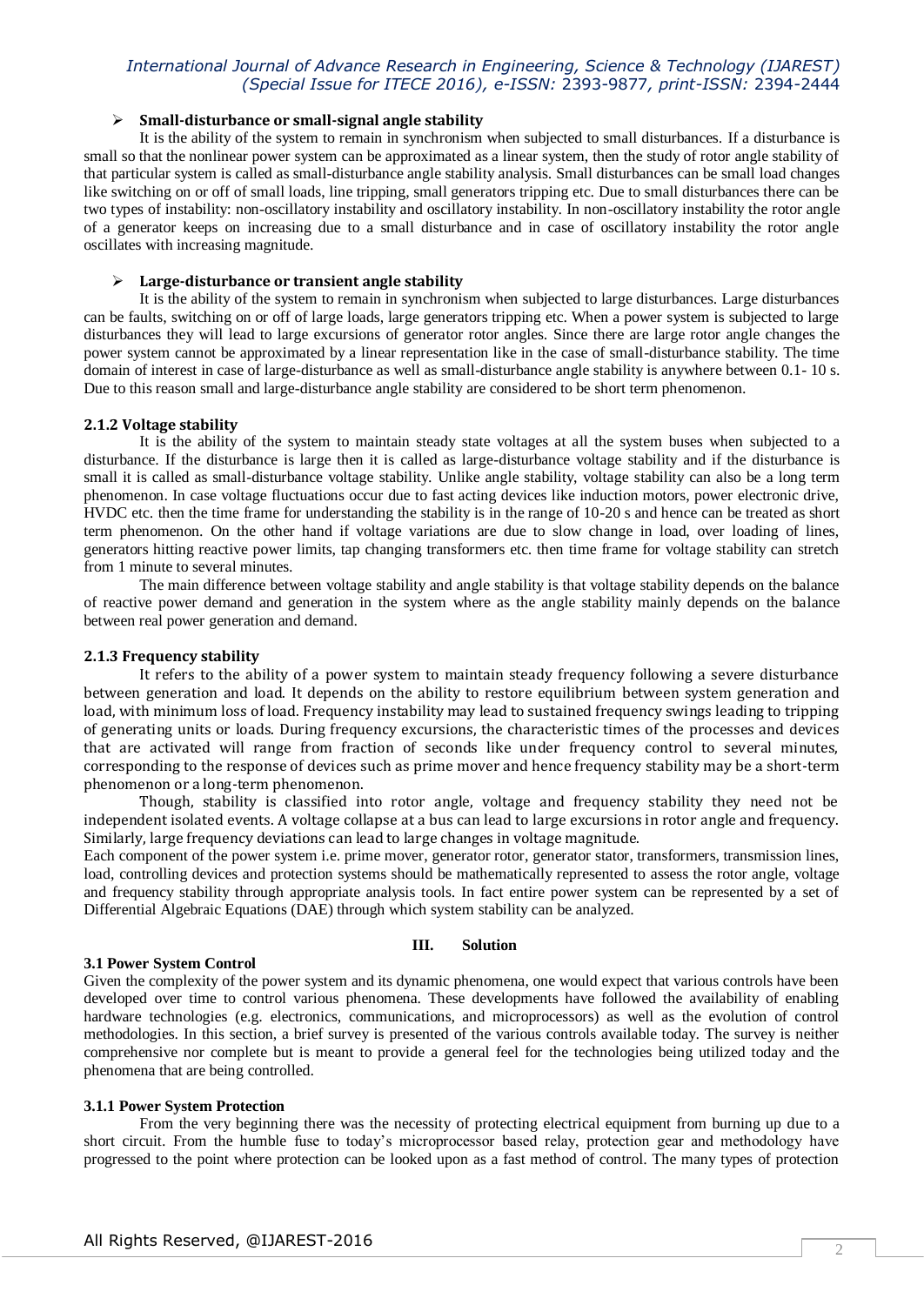## *International Journal of Advance Research in Engineering, Science & Technology (IJAREST) (Special Issue for ITECE 2016), e-ISSN:* 2393-9877*, print-ISSN:* 2394-2444

technology used in many ways are obviously outside the scope of this section and only a few applications that affect power system stability are mentioned.

When a fault (short circuit) occurs, the faulted equipment has to be isolated. A short circuit is characterized by very low voltages and very high currents, which can be detected and the faulted equipment identified. If the fault is on a shunt element, like a generator or a distribution feeder, the relay will isolate it by opening the connecting circuit breakers. If the fault is on a series element, like a transmission line or transformer, the breakers on both sides have to be opened to isolate it. The main characteristic of the protection system is that it operates quickly, often in tens of milliseconds, so as to protect the equipment from damage. In addition, protective relays can be used to do such switching of circuit breakers under other circumstances. For example, if the frequency deviates much from 60Hz or the voltage from nominal, this may be an indication that the system may be going into an unstable state. Generation or load can be shed (isolated) by the protective relays to correct the situation.

The main characteristics of protective systems are that they are fast and usually triggered by local variables. Circuit breakers that are switched are close to the detection points of the anomalous variables. This obviously makes sense when the purpose is to isolate faulted equipment. However, communication technology today makes it possible to open circuit breakers far from the detected anomalies and this raises the possibility of remote or wide-area control.

## **3.1.2 Voltage Control**

As is mentioned before, one way to control node voltages is by varying the excitation of the rotating generators. This is done by a feedback control loop that changes the excitation current in the generator to maintain a particular node voltage. This control is very fast. Another way to control node voltage is to change the tap setting of a transformer connected to the node. Other ways are to switch shunt capacitors or reactors at the nodes. These changes can be made manually by the operator or automatically by implementing a feedback control that senses the node voltage and activates the control. Unlike the generator excitation control, transformer taps and shunt reactances can only be changed in discrete quantities. Often this type of control schemes has time delays built into them to avoid excessive control actions.

More recently power electronic control devices have been introduced in the shunt reactance voltage control schemes. This makes the control much more continuous and often is done it a much faster time frame than the usual shunt switching. These static var controllers (SVC) are becoming more common. As is obvious, voltage control is always a local control. However, controlling the voltage at one node affects the neighboring nodes.

## **3.1.3 Transmission power flow control**

Most power systems have free flowing transmission lines. This means that although power injections and node voltages are controlled quite closely, the power flow on each transmission line is usually not controlled. However, such control is feasible.

A phase shifting transformer can control the power flow across it by changing the phase using taps. This has been used, especially on the Eastern interconnection in North America. The control is local, discrete and slow. A power electronic version of this is now under experimentation.

The major advantage of the AC transmission grid is its free flowing lines with relatively less control and so the wholesale control of every transmission line is not desirable and is not contemplated. However, controls on some lines have always been necessary and some new advantages may be realized in the more deregulated power system when monitoring transactions between buyers and sellers have to be better controlled.

#### **3.1.4 Frequency Control**

Frequency is controlled by balancing the load with generation. The governors on every generator senses any change in the rotational speed and adjusts the mechanical input power. This governor control is the primary control for maintaining frequency. A secondary control to set the governor set points is used to ensure that the steady state always returns to 60Hz. The secondary control is done over the whole system. This secondary control is done by the central controller and is slow. This control is also known as Automatic Generation Control (AGC) or Load Frequency Control (LFC).

## **3.1.5 Control Center**

As mentioned in the above sections most of the controls are local. The only area wide control is the secondary frequency control or AGC. This is implemented as a feedback control loop in which the generator outputs and tie-line flows are measured and brought back to the control center and the governor control set points are calculated and sent out to the generators from the control center. The data rate – both input and output – is between 2 and 4 seconds. The control center performs many other functions although AGC is the only automatic feedback control function.

The main function is real time data acquisition from all over the grid so that the operator can monitor its operation. Another is the manual operation of controls like opening or closing circuit breakers, changing transformer taps, etc. These functions are jointly known as the Supervisory Control and Data Acquisition (SCADA) and the control center is often referred to as SCADA. These SCADA-AGC functions at central control centers evolved in the earlier part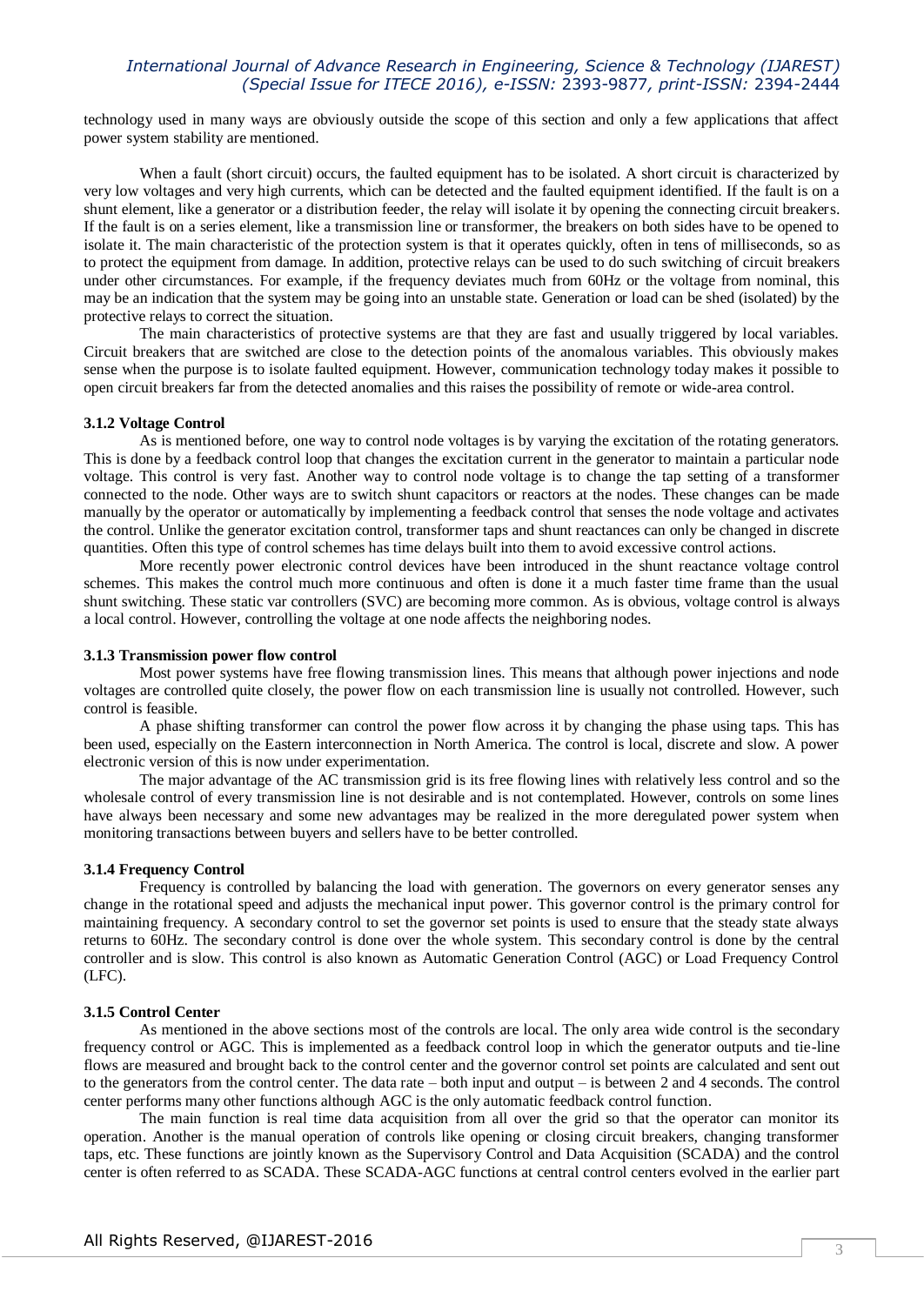## *International Journal of Advance Research in Engineering, Science & Technology (IJAREST) (Special Issue for ITECE 2016), e-ISSN:* 2393-9877*, print-ISSN:* 2394-2444

of the last century but in the 60s their implementation was accomplished with digital computers. Remote terminal units (RTU) were positioned in every substation and generating station to gather local data and this data was then transmitted from the RTUs to the control center over communication lines, usually microwave channels but sometimes telephone lines.

#### **3.2 Stability Limits**

Power systems are designed and operated so that they can survive large disturbances like storms, lightning strikes and equipment failures. This usually means that even though some power system equipment will be separated or isolated as a result of automatic protection and control actions, power supply to customers will not be disrupted or at least, that any such disruptions will be very localized.

Operational limits for the transmission network can then be set using the following logic:

The maximum power each transmission line can transmit is limited by its current carrying capacity, known as its thermal limit the maximum loading of the transmission network is determined by any one of the lines hitting its thermal limit. The SCADA continually checks for such thermal limit violations as the operating condition changes over time.

Thus the operating limit is not when the first line hits its thermal limit but when the loss of any one piece of equipment will make a line hit its thermal limit.

If a disturbance or short-circuit occurs, the first line of protection should isolate the faulted equipment. In such a case the maximum loading of the system will have to be lowered so that instability does not occur. This loading limit is thus set by the stability criterion rather than the thermal loading. Those power systems that are stability limited are of interest in this paper. If better controls can increase this stability limit, then the system can be loaded at a higher level. This provides better utilization of the transmission network.

#### **3.3 New Technologies**

Essentially, there are three classes of technologies that are relevant:

- Faster, cheaper computers
- □ Broadband, cheap communications and

 $\Box$  Better power electronic controls (also known as FACTS – flexible AC transmission systems – which covers this class of technology specifically developed to control the AC power system).

What we are proposing here is the development of new controls utilizing a combination of these technologies. These controls will be significantly different in concept than the existing ones, and will be fast and system-wide to dramatically increase stability limits.

#### **3.3.1 Computers**

Computers (or microprocessors) are embedded in everything – meters, protective relays, data concentrators, communication switches. They are programmable, that is, the functions of the gadget in which they are embedded can be changed by software. Thus controls that utilize these components can be adapted, through changed settings (simple) or changed logic (more difficult), providing flexibility in the design of this software.

Workstation computers are also much faster and cheaper. Thus very large amounts of calculations can be done very quickly. Such analysis can then be part of the control bringing even more intelligence into the control loop. For example, if a control is devised to shed load to avoid instability, an optimal power flow could determine which loads are to be switched off.

#### **3.3.2 FACTS**

Although they are different in detail by model and manufacturer, but they fall into three classes:

- $\Box$  DC transmission controls
- □ SVC (static VAR controller) and

 $\Box$  PFC (power flow controller)

In addition, special controllers can be built for specific purposes using the same principles. One major advantage to these controllers is their speed with control actions taking place in milliseconds which is in the same timeframe as protection actions.

## **IV. Conclusion**

From these study, according to load, TRANSIENT AND DISTURBANCES CAN use protection. In today's era maximum approach for power stability and power factor correction FACTS devices are generally used. In that, for medium transmission line Shunt Compensator is used whereas series compensator used in long transmission line. As the demand of power is increased more transmission is done by long transmission line and due to some limitations series compensator is used for it. FACTS devices also give power factor correction.

The roadmap outlined here ranks the conceptual developments by the difficulty of their implementation. The requirement of more complex computation or communication makes implementation more difficult, but several of the steps outlined above can be taken right now using existing technology without significant new development.